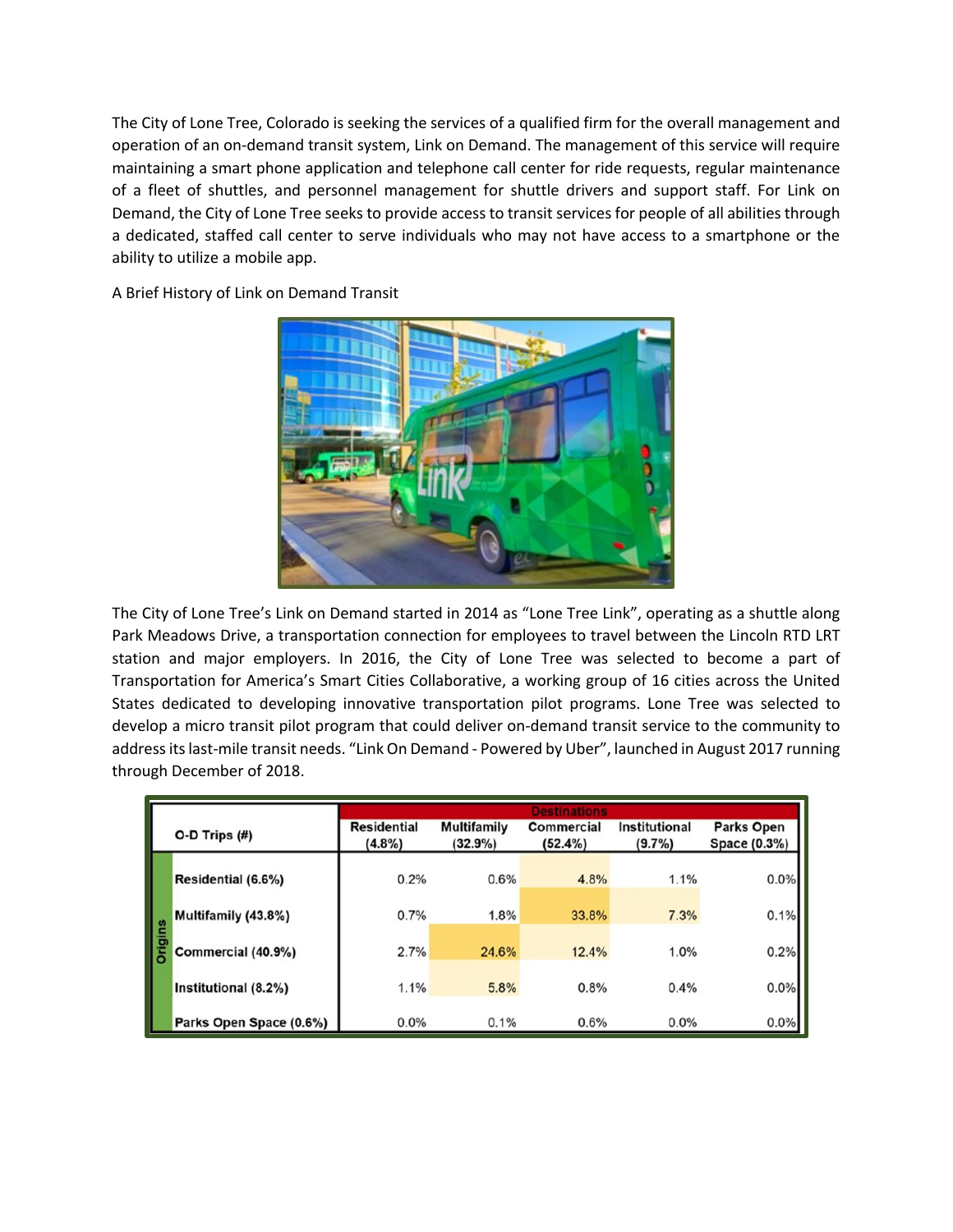It was during this initial pilot that we discovered that the majority of the trips were not first and last-mile but rather intercity travel instead, revealing a segment of our population that is dependent on public transit, with a strong connection between multifamily developments and commercial land uses, indicating a broader need for more public mobility options than we were previously considering. The City took the lessons learned from the pilot and selected Via, an international ride sharing technology firm, to develop a community app tailored to the specific needs of the community. "Link on Demand" relaunched in February of 2019 with WPM North continuing to provide vehicle and driver support for the transit program. New contracts to Via and WPM North were approved by City Council in February 2020 as the Program achieved over 50,000 trips completed.



The City continues to operate the Link on Demand Transit Program and has recently authorized a return to pre-pandemic service levels, operating two vehicles throughout the week, as ridership demand continues to increase. There has been a noticeable increase in the number of requests for travel by people experiencing medical conditions or limited mobility. In addition, people visit the City of Lone Tree for medical purposes, sometimes travelling across the state, and need transportation assistance to gain access to medical appointments and procedures conducted at Sky Ridge Medical Center. ADA-related requests for services have identified a segment of potential users of the transit program that do not use, or have access to, the smartphone-based technology required to hail Link on Demand, the City would like to add a phone service to the Program to address this need. The City of Lone Tree has a performance goal for Link on Demand transit can be made available to all people within a 15-minute timeframe.